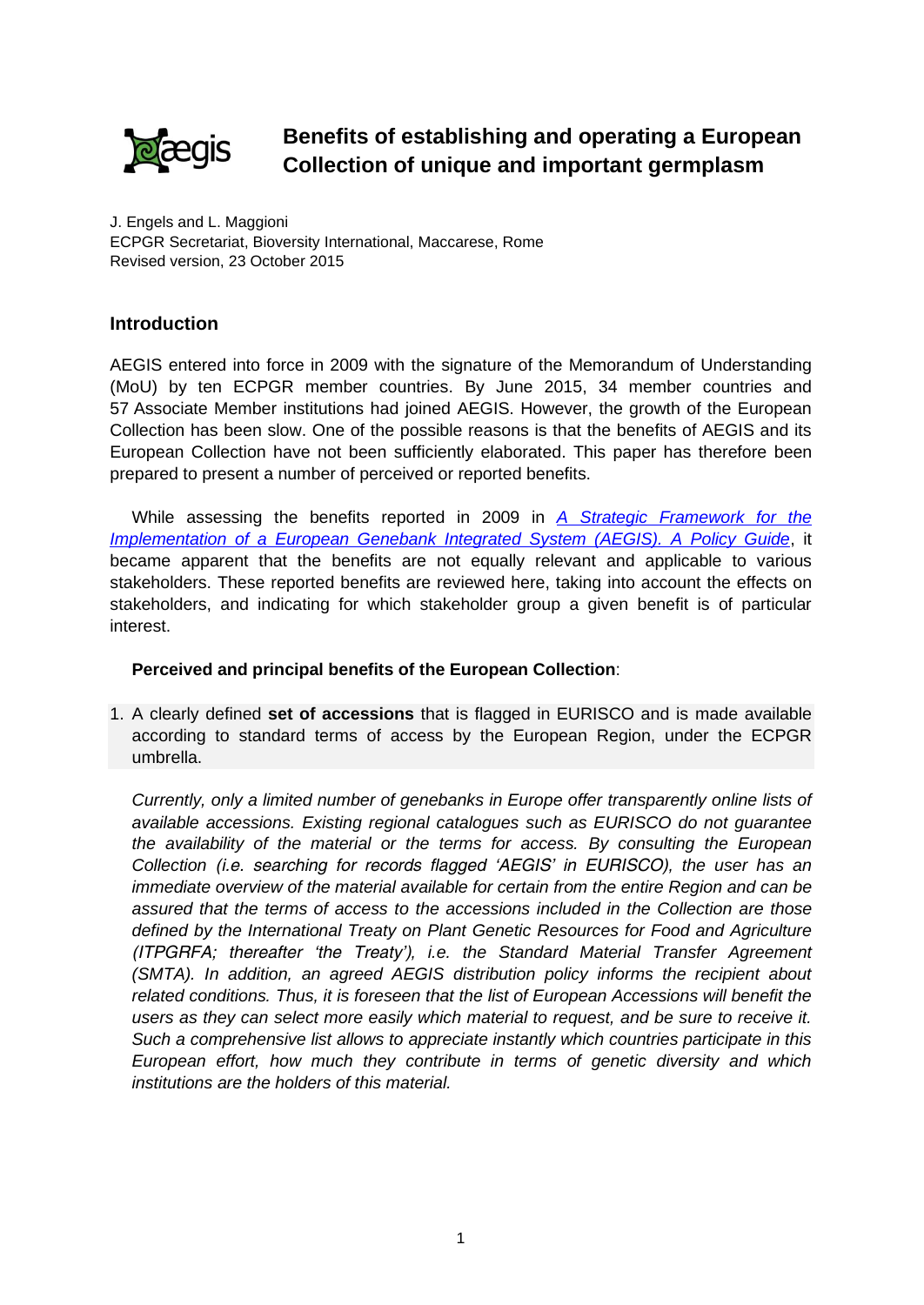2. High-**quality germplasm**, conserved in accordance with agreed technical standards together with high-quality and comprehensive data.

*The aim of AEGIS is that the European Collection is conserved according to the best*  possible quality standards<sup>1</sup>, that it has been duplicated at another genebank for safety *reasons, and that the material is well characterized. The technical standards are defined*  by formal agreements at the ECPGR Crop Working Group level. The implementation of *the standards is to be ensured through a monitoring and reporting system which also sets up a mechanism for capacity-building. (The user will benefit from a guaranteed highquality standard; curators benefit from a clear framework establishing and revising the standards, and have the possibility to request capacity-building support, either from national or international sources).*

3. All accessions have been selected and designated by the National Coordinators and the Associate Members concerned and countries have formally placed these in the **public domain**.

*AEGIS was established within the legal framework of the Treaty. In addition, all accessions included in the European Collection have been selected and designated by the AEGIS members. The SC further agreed to use the SMTA for all the material (including non-Annex I) that AEGIS Associate Members distribute from the European Collection. The use of the SMTA satisfies the users obligations related to the acquisition of germplasm, as set forth in the Nagoya protocol and in EU Regulation 511/2014.* 

4. **Well-managed and documented** sub-sets of accessions make up the European Collection for a given crop, with reduced or even no duplication, and established on the basis of agreed priorities and criteria.

*The SC defined the scope of the European Collection as to include unique and important accessions for Europe, along with their related information. By identifying within each member country those accessions that were either collected or bred in that country, it is expected that there will be limited duplication of accessions included in the Collection. Through the technical advisory role of the Crop Working Groups, it will be ensured that the respective crop components will be selected, included in the European Collection and collectively managed in accordance with the agreed standards. In addition, the welldocumented material in the European Collection will allow users to select the best possible accessions for research, breeding and other purposes more easily and in a wellinformed manner. This is expected to contribute to more effective and efficient research and breeding activities as well as to increase the direct use by farmers and growers.*

5. **Rationalization** of the European conservation of unique and important germplasm could free up capacity of the Associate Members to undertake additional activities such as characterization and evaluation and sharing responsibilities or services, thus adding more value to the accessions in the European Collection.

*With the aim of conserving unique and important germplasm accessions and with the understanding that the level of unwanted duplication between germplasm collections in* 

<sup>1</sup> As a reference for standard definition, the AEGIS Quality System is based on the [FAO Genebank Standards](http://www.fao.org/agriculture/crops/thematic-sitemap/theme/seeds-pgr/gbs/en/)  [for Plant Genetic Resources for Food and Agriculture](http://www.fao.org/agriculture/crops/thematic-sitemap/theme/seeds-pgr/gbs/en/)